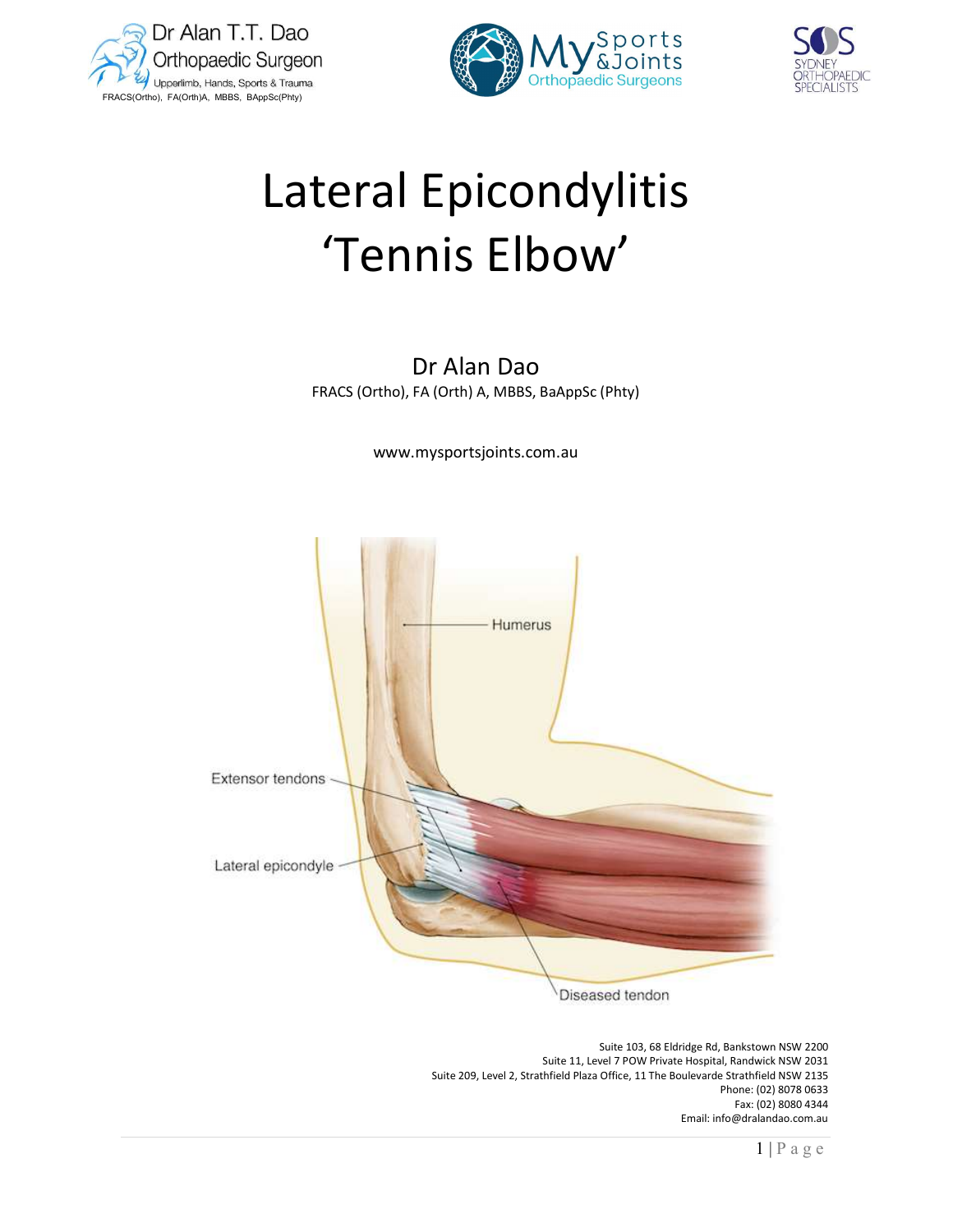





# Anatomy/Description

The elbow is comprised of three bones; the humerus (upper arm bone) the radius and the ulna (the two forearm bones). These structures are held together by muscles, tendons and ligaments. The epicondyles are the bony bumps at the bottom of the humerus, the lateral epicondyle is found on the outer aspect of the elbow. The muscles of your forearm extend your wrist and fingers, the forearm extensors attach to the lateral epicondyle.

'Tennis elbow' or 'lateral epicondylitis' are the terms used to describe a condition of the elbow that is very painful due to an inflamed tendon. The tendon that is affected is called the Extensor Carpi Radialis Brevis (ECRB).

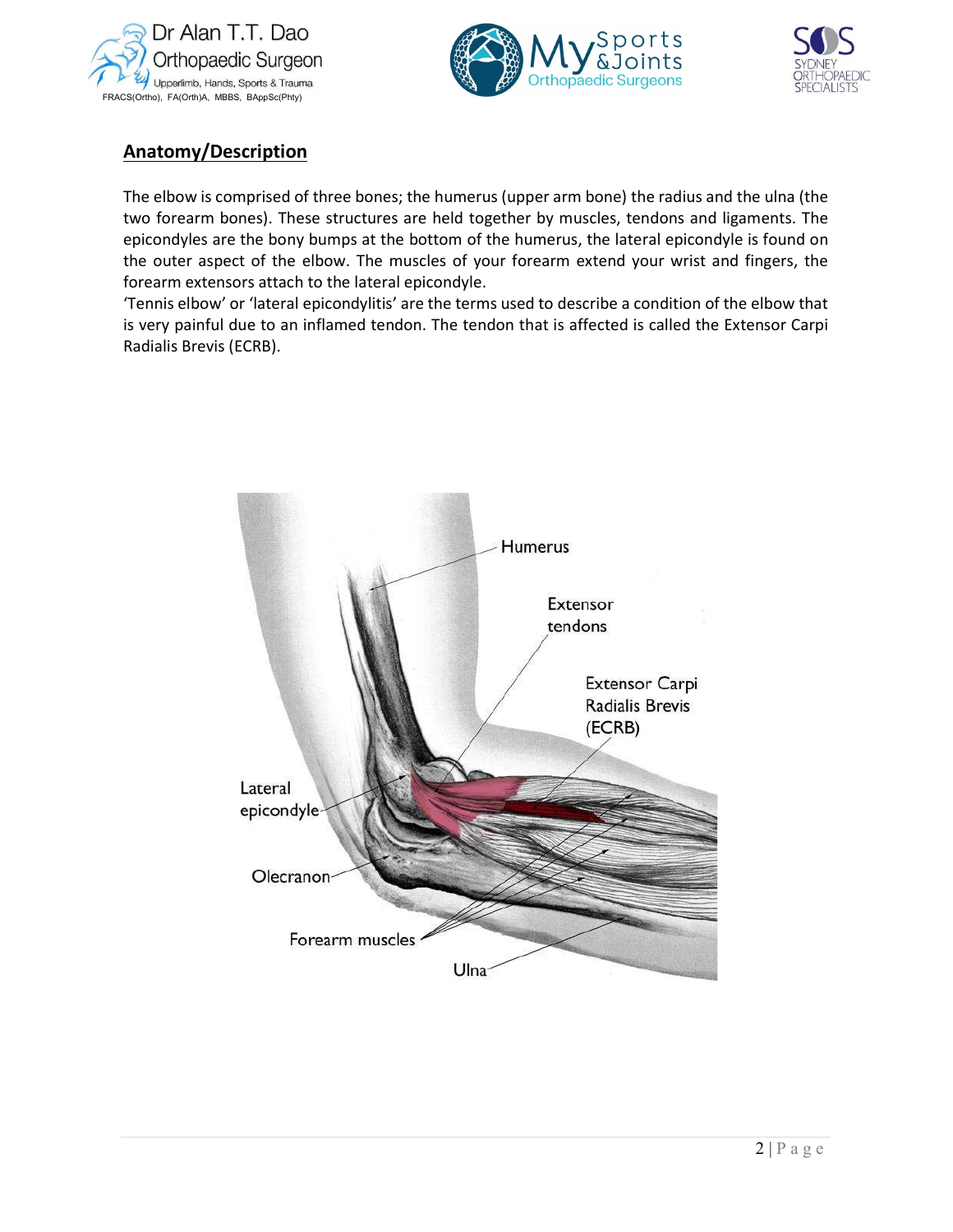





# What Causes Tennis Elbow?

Tennis elbow occurs when the ECRB tendon of the forearm become damaged from overuse that is, repeating the same stressful action involving wrist extension and rotation, for example when swinging a racquet. When the ECRB muscle is strained, microscopic tears begin to form in the tendon that attaches it to the lateral epicondyle. This causes pain when the elbow is straight as this muscle helps to stabilize the wrist, and these tears compromise function.

Gradual wear and tear is also a factor that contributes to tennis elbow. The location of the ECRB means that the muscle rubs over the radial head when the elbow bends, straightens and rotates. The constant rubbing over the bony prominence can eventually cause damage.



## **Symptoms**

- Discomfort or burning sensation
- Pain on the outer elbow
- Weak grip strength
- Worsened on exertion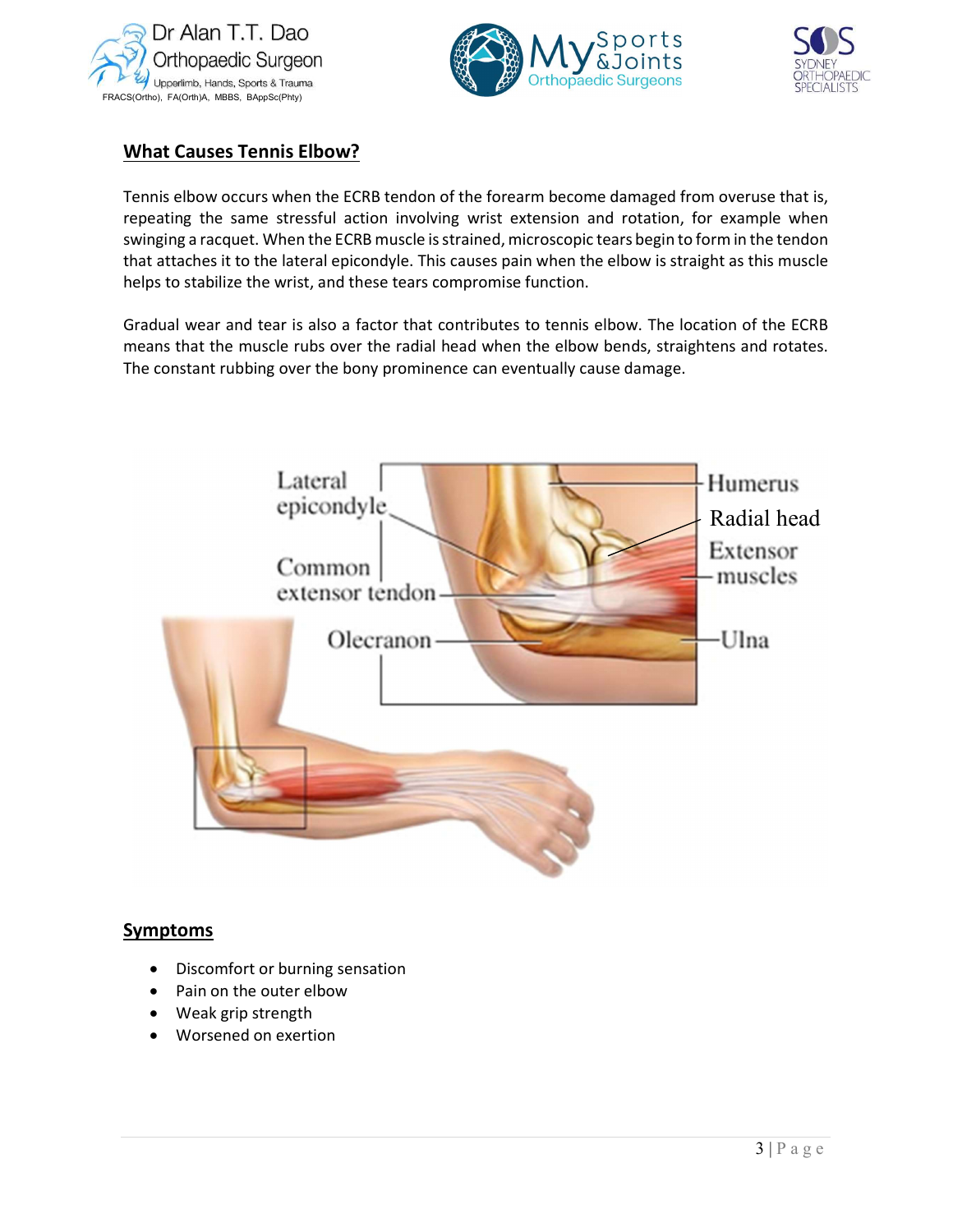





# Treatment

Tennis elbow is most often managed without surgery. The initial non-surgical approach consists of physiotherapy which involves activity modification, stretches, deep friction massage, ice therapy, counterforce bracing and gradual strengthening exercises. This can be paired with steroid injections such as cortisone or Platelet Rich Plasma (PRP) injections. A cortisone injection is an antiinflammatory medicine and can often relieve the symptoms effectively. PRP injections involve taking a sample of your own blood which is run through a centrifuge (spinning) and extracting the platelet rich plasma portion of the blood. This PRP is then injected into the diseased tendon tissue with the aim of allowing the PRP which contains growth factors to heal the damaged tissue.

However if your symptoms persist, a surgical approach may be required. Dr Dao can perform this procedure in either an open manor or arthroscopically. For the open approach Dr Dao will make an incision over the elbow, remove the diseased muscle and reattach healthy muscle to the bone.

The arthroscopic method involves a number of tiny incisions (also known as key-hole surgery) by which Dr Dao can then use a tiny camera and special instruments to debride the affected muscle and with special suture anchors, reattach healthy muscle to the bone.

The wound will be closed with skin stitches and small adhesive dressings.

An ice pack is often applied in recovery to help defuse swelling and ease pain. Your arm will be placed in a sling or shoulder immobilizer.